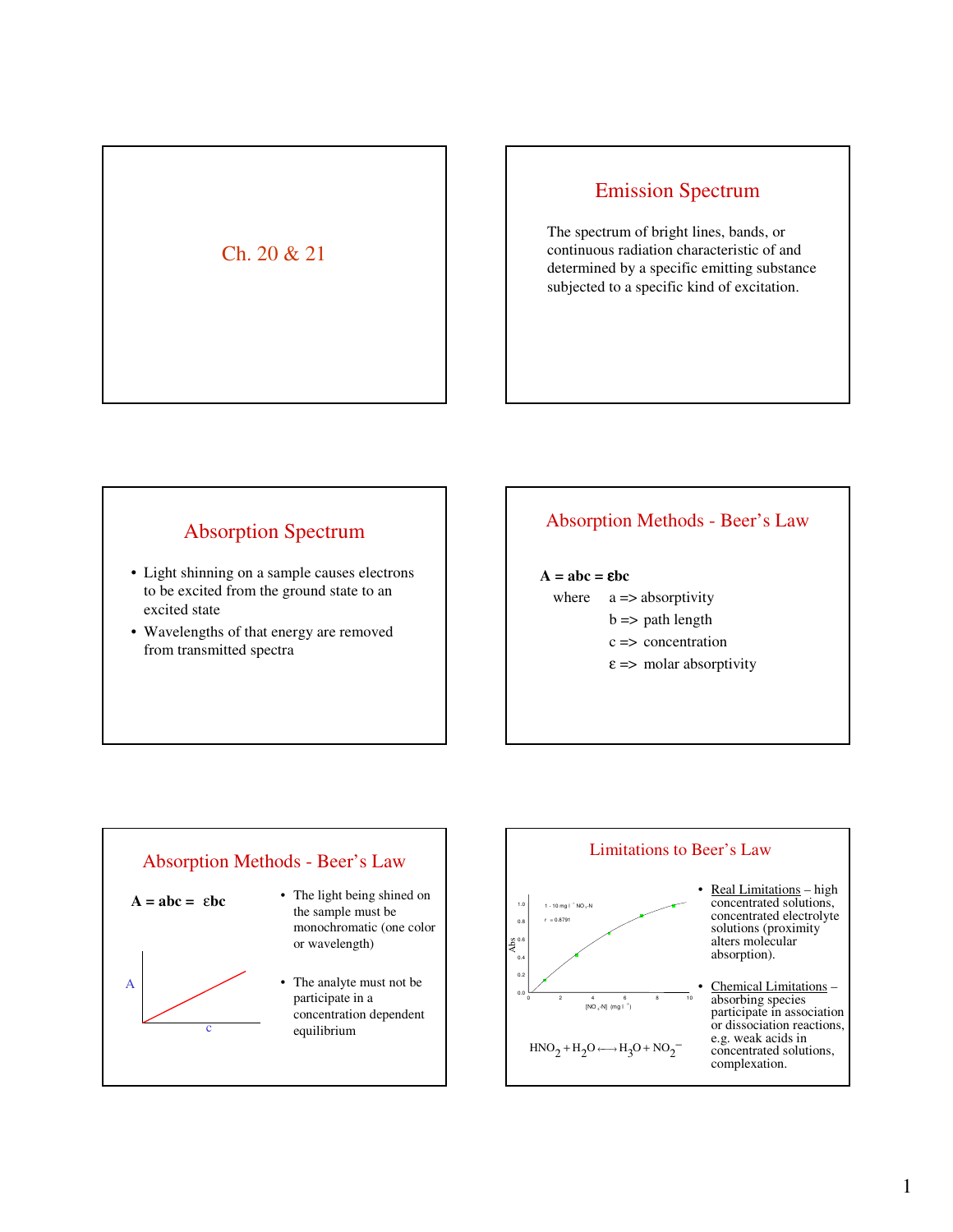# Applications

- Health Sciences 95% of all analyses are performed by spectrophotometry.
- Biological Sciences
- Chemical & Environmental Sciences: Organic, inorganic systems and biochemical systems

### Spectroscopic Procedure

- Have a spectrometer and cuvette(s)
	- Single-beam instrument has one sample holder (swap blank and sample)
	- Double-beam instrument splits light output between two holders (measure blank and sample)
	- A **baseline** spectrum is a spectrum of a reference solution (solvent or reagent blank)

#### Spectroscopic Procedure

- Keep the absorbance reading of the sample below 1.
	- % transmittance is related logarithmically with concentration (from 1-99% transmittance you can detect ~ 2 orders of magnitude in analyte concentration)
	- Any orders of magnitude greater than that will be detected in the range of 0-1% T.
- Dilute the solution so that the transmittance reading is not maxed out in that region (for accuracy)





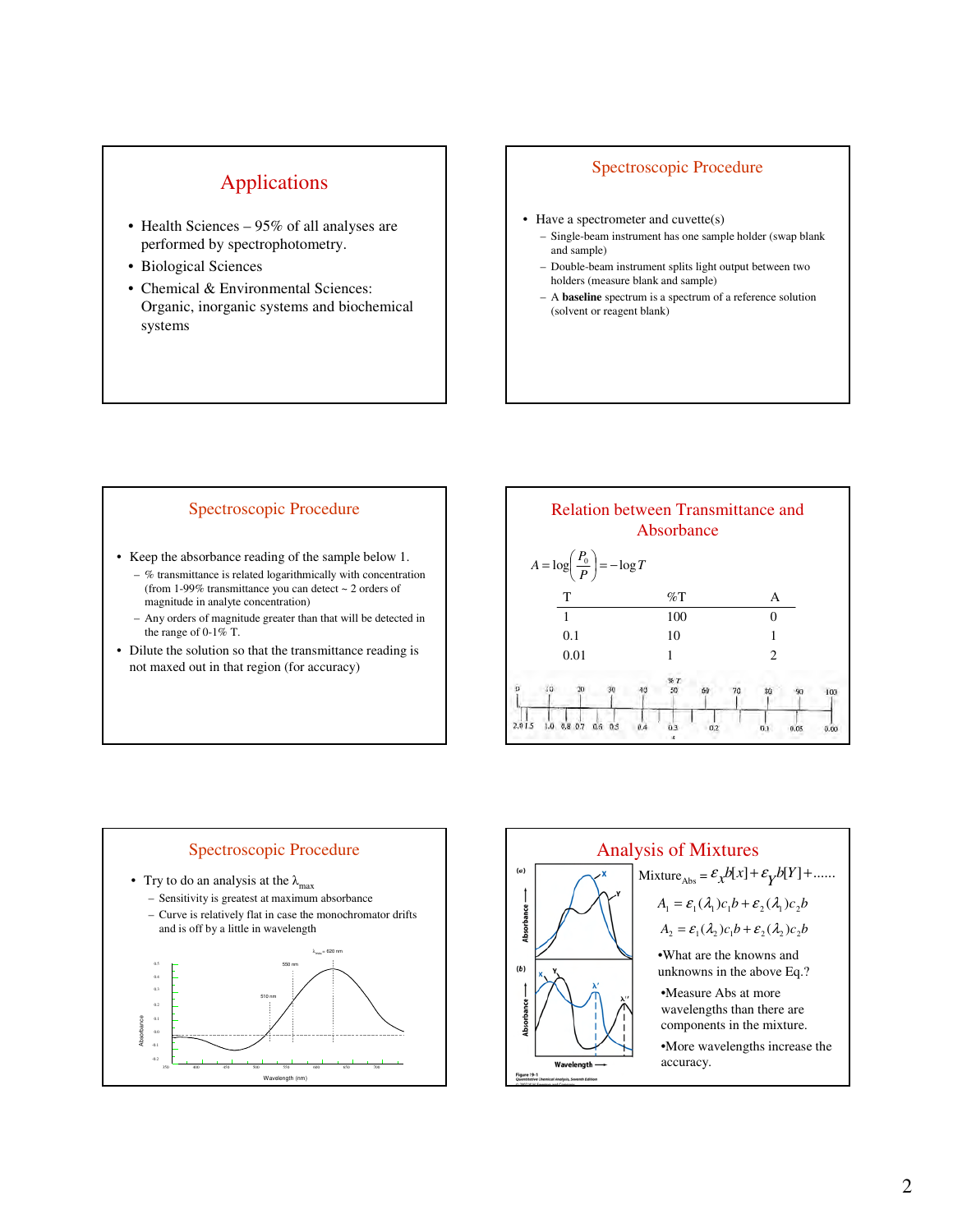



## Instrumentation - Basic Components

#### (1) Light source

-Tungsten filament lamp (Visible: 320 - 2500 nm); Deuterium arc lamp (UV: 200-400 nm); Nernst glower, globar (IR region).



## Instrumentation - Basic Components

#### (1) Light source

- -Tungsten filament lamp (Visible: 320 2500 nm); Deuterium arc lamp (UV: 200-400 nm); Nernst glower, globar (IR region).
- (2) Monochromators: disperses light into its component wavelengths and select a narrow band of wavelengths to pass on to the sample or detector. -Gratings & Prisms

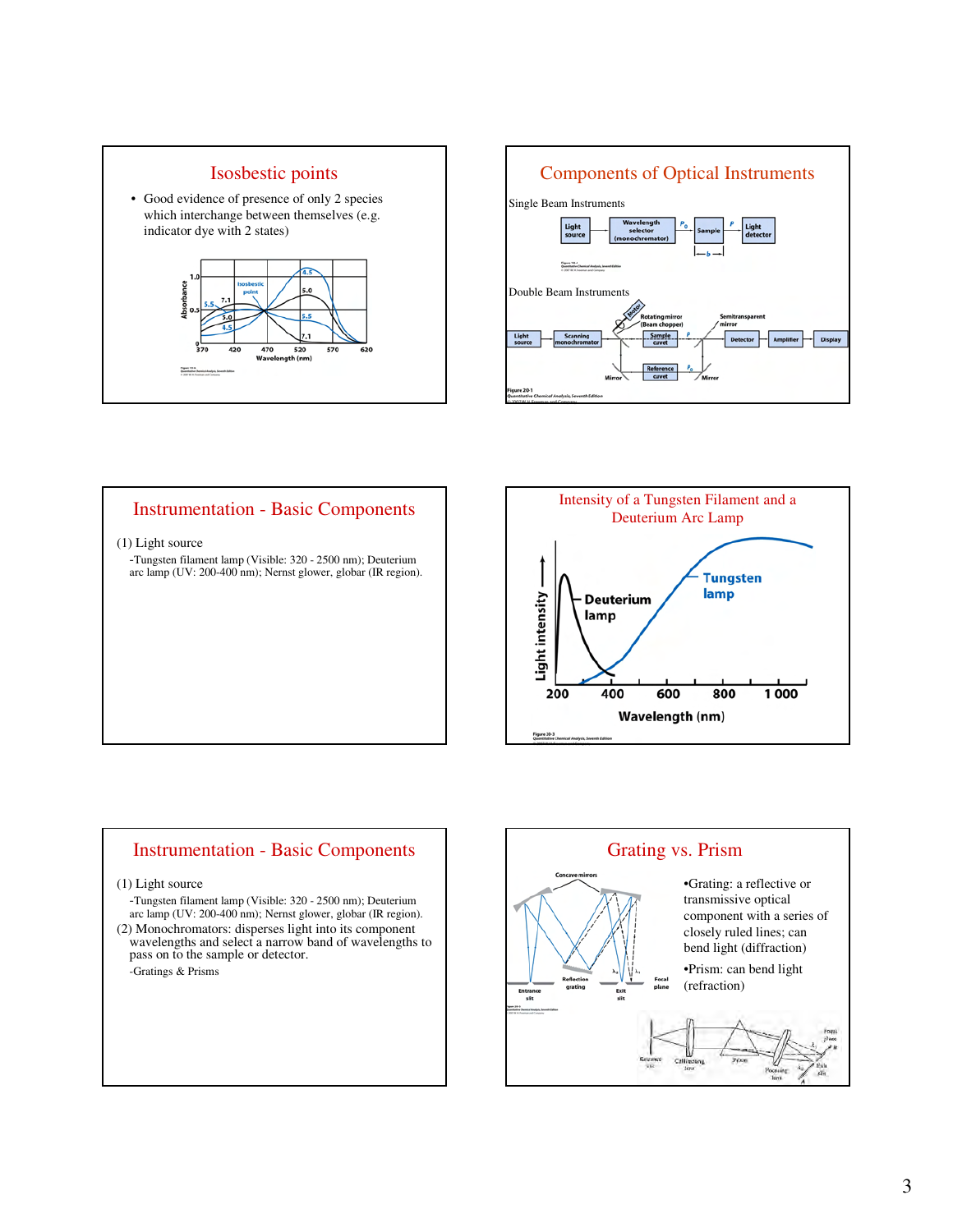### Instrumentation - Basic Components

- (1) Light source
- -Tungsten filament lamp (Visible: 320 2500 nm); Deuterium arc lamp (UV: 200-400 nm); Nernst glower, globar (IR region).
- (2) Monochromators: disperses light into its component wavelengths and select a narrow band of wavelengths to pass on to the sample or detector. -Gratings & Prisms
- (3) Sample containers (cuvettes or cells) -Glass, Plastic & Quartz (usually 1 cm); KBr/NaCl (IR)



## Instrumentation - Basic Components

#### (1) Light source

-Tungsten filament lamp (Visible: 320 - 2500 nm); Deuterium arc lamp (UV: 200-400 nm); Nernst glower, globar (IR region).

(2) Monochromators: disperses light into its component wavelengths and select a narrow band of wavelengths to pass on to the sample or detector.

#### -Gratings & Prisms

(3) Sample containers (cuvettes or cells)

-Glass, Plastic & Quartz (usually 1 cm); KBr/NaCl (IR)

- (4) Detector: produces an electric signal when it is struck by photons
	- -Phototubes, Photomultiplier tubes, & Photodiode array



## Atomic Spectroscopy

- Deals with free atoms the absorption and emission of radiation by atoms.
- Produces line spectra can be used for elemental analysis (qualitative and quantitative).

## Line Spectrum

A spectrum produced by a luminous gas or vapor and appearing as distinct lines characteristic of the various elements constituting the gas.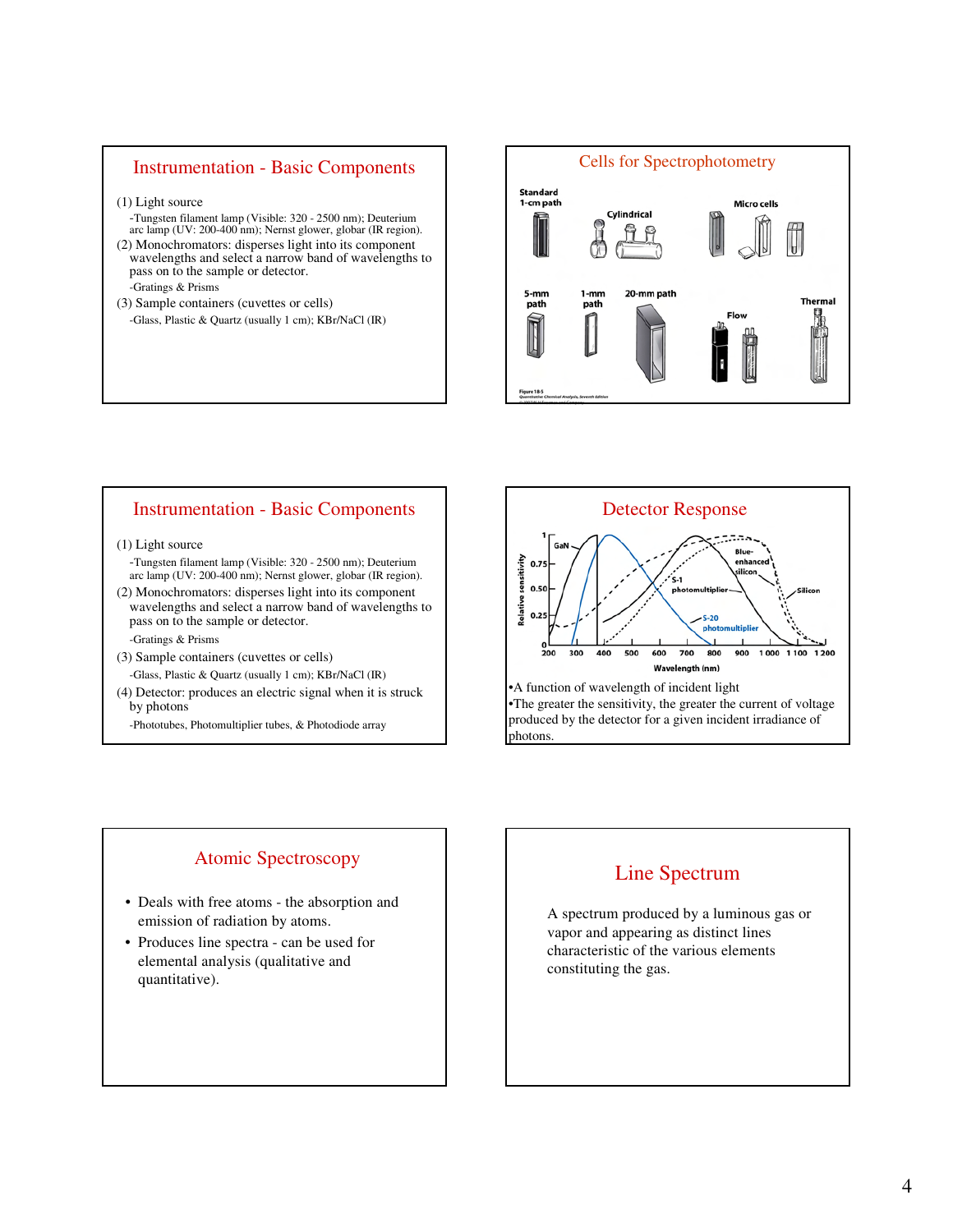

#### Atomic Spectroscopy - Linewidths

- Atomic spectra have narrow lines: inherent linewidth is  $\sim 10^{-4}$  nm.
- Two main mechanisms can broaden the lines to 10<sup>-3</sup> to  $10^{-2}$  nm:

(1) Doppler broadening: The atoms may move towards slowly or quickly or away from the detector (cause a Doppler shift in the resulting line); greater as the temperature increases

(2) Pressure broadening: arises from the collision between atoms (cause energy exchanges, shorten the life time of the excited state); greater as the temperature increases.







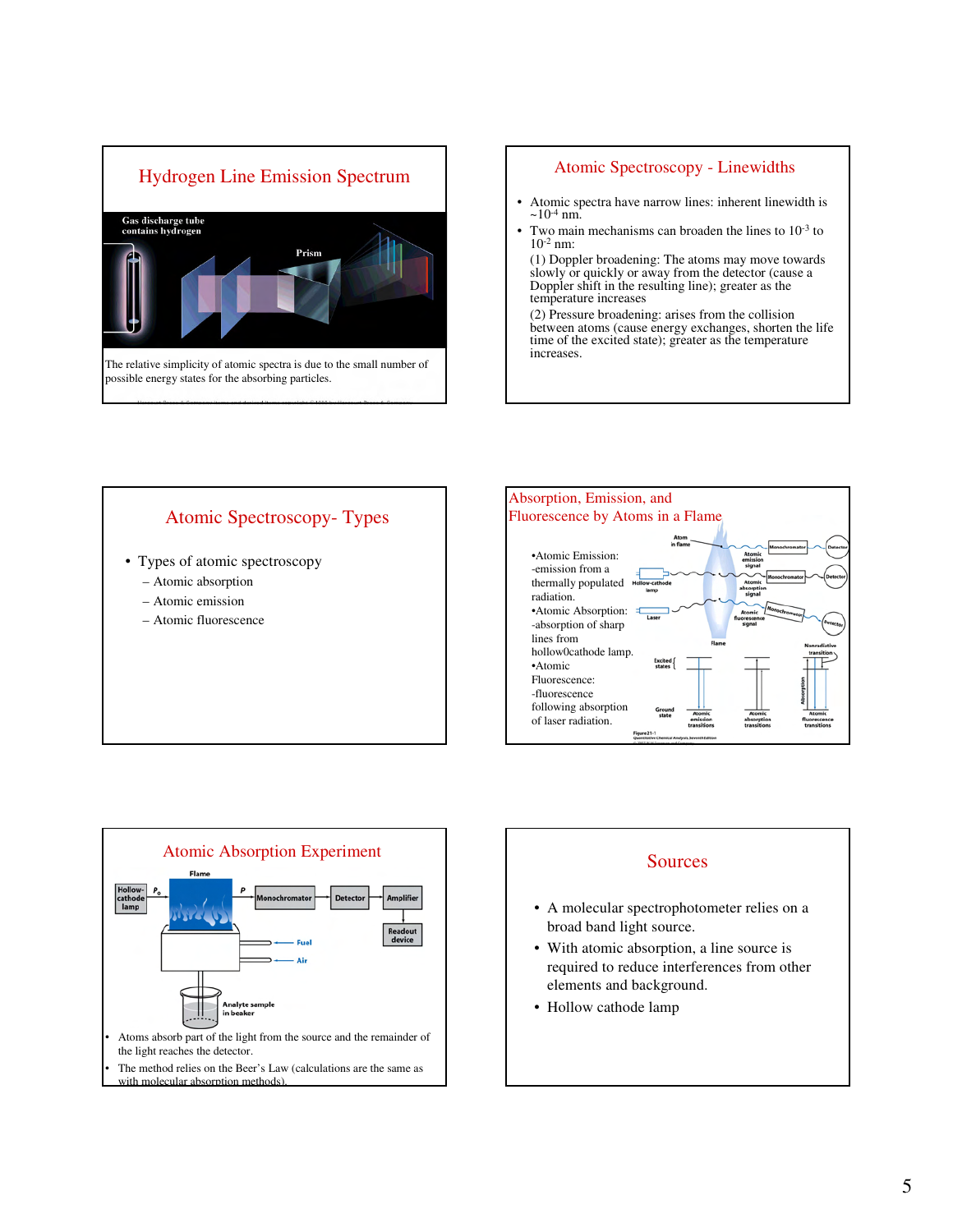

Filled with an inert gas like argon or neon. When applies a potential, the gas becomes excited and is driven towards the cathode. Metal atoms are then spitted out the cathode surface, which produces emission lines specific for the element. The cathode must be capable of conducting a current for it to work.



#### **Flame** Atomization Source - Flames Rurne • Atomization source: convert sample to free atoms • Flame spectrometers: often use a premix burner; have a long, narrow burner head that serves as a sample path (b). ilass Sample is introduced via aspiration.  $\breve|$ To drain The nebulizer controls sample Premix Burner flow, producing a mist. The mixing chamber assures that the sample mixed with the oxidant and fuel prior to entry into the flame. **Rurner head** End View of Flame

| Fuel              | <b>Oxidant</b>                  | <b>Temperature (K)</b> |
|-------------------|---------------------------------|------------------------|
| Acetylene, HC=CH  | Air                             | 2400-2700              |
| <b>Acetylene</b>  | Nitrous oxide, N <sub>2</sub> O | 2900-3100              |
| <b>Acetylene</b>  | Oxygen                          | 3 300-3 400            |
| Hydrogen          | Air                             | 2 300-2 400            |
| Hydrogen          | Oxygen                          | 2800-3000              |
| Cyanogen, N=C-C=N | Oxygen                          | 4800                   |

•Can produce stable signals in the ppm range for most metals

#### Graphite furnace: – Samples are placed in a carbon tube which is heated electrically-graphite furnace (solid samples can be assayed) – Improved detection limits and sensitivity. – A three stage program: (1) Dry: remove solvent; (2) Char: decompose your matrix (not analyte); (3) Atomization: increase [free atoms]. – Purge gas- Argon: remove excess material (dry, char, after atomization); reduce oxidation of the tube; as a protective blanket during atomization (cyanogen) Atomization Source - Furnaces Atomization Source - Furnaces

- Monochromator: a high resolution, holographic grating
- Detector: photomultiplier tube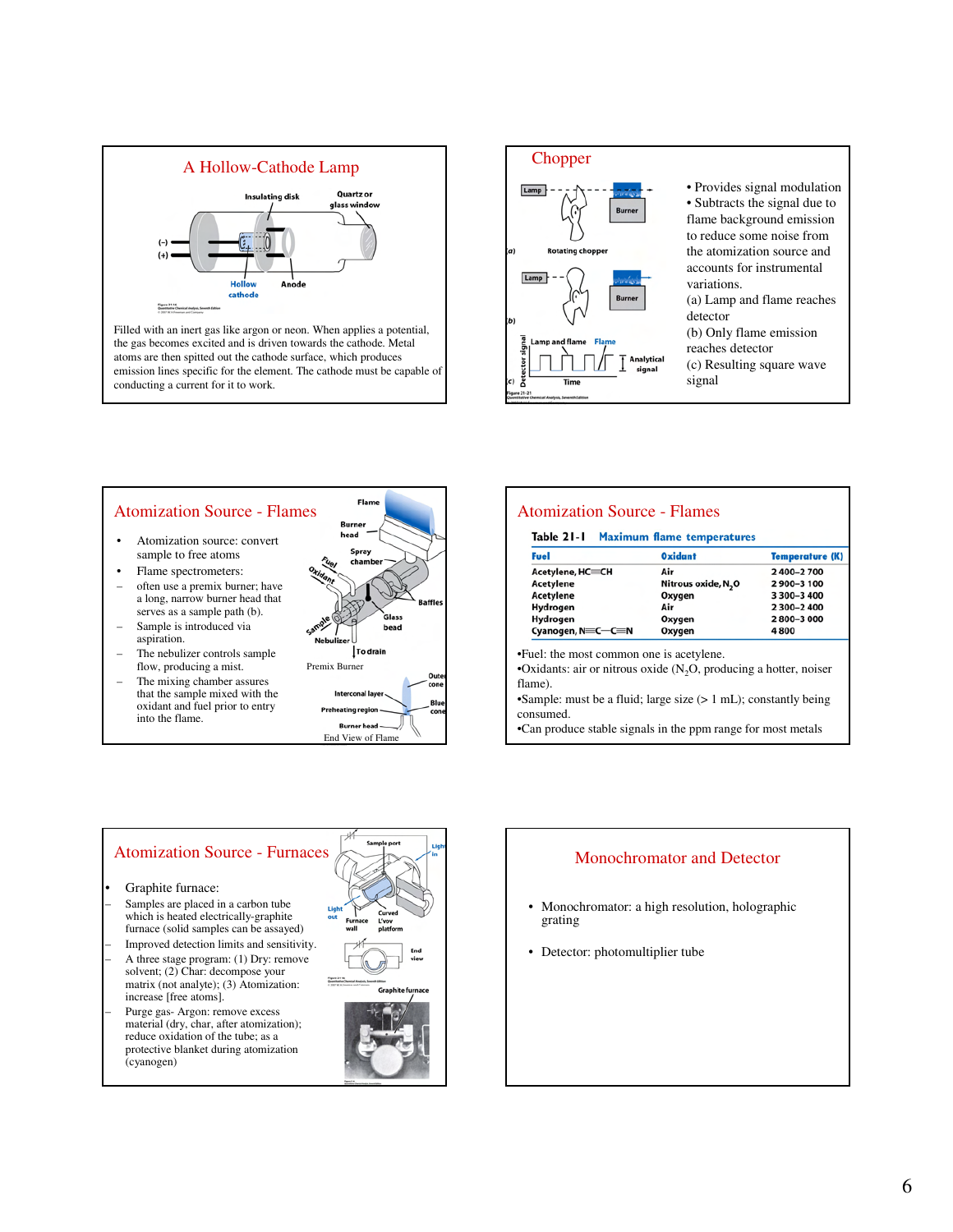#### Background Correction Methods

- Background signal arises from absorption, emission, or scatter by everything in the sample besides analyte (the matrix) and by the atomization sources.
- Beam chopping: an easy way to account for instrumental variations and "flam flicker"; not very good at accounting for background absorption or emission.
- Deuterium  $(D_2)$  Lamp: broad emission from a  $D_2$  lamp (mostly background) is passed though the flame in alternation with that from the hollow cathode (sample and background); not very good >350 nm.
- Zeeman correction: when a strong magnetic field is applied, the atom electronic energy level split. Off (sample and background); On (background); directly measure background, but expensive







Example: A solution containing 0.0837M X and 0.0666M S gave peak area of Ax=423 and As=347. To analyze the unknown, 10.0 mL of 0.146 M S were added to 10.0 mL unknown, and the mixture was diluted to 25.0 mL in a volumetric flask. This mixture gave Ax=553 and As=582. Calculate [X] in the unknown. - = [S] s A [X] x A *F M X M F MS M F F* 143.005721.0)0.10/0.25( 05721.0][ 0.0584 <sup>582</sup> 9700.0 [X] 553 [S] s A [X] x A 0584.0 0.25 0.10 146.0][ 9700.0 0.0666 347 0.0837 423 =× = - = - = = - ×= = - =

Example: Water from a salt lake is analyzed for Ca (see the AAS data table below). A 100.0 ppm  $Sr^{2+}$  standard solution and a 250.0 ppm Ca2+ standard solution are used in addition to the unknown in the test tubes indicated in the table. Assume the detector responds of Ca and Sr are the same.<br>  $\frac{\text{[tot]}}{\text{[hot]}} = \frac{\text{[tot]}}{\text{[tot]}} = \frac{\text{[tot]}}{\text{[tot]}} = \frac{\text{[tot]}}{\text{[tot]}} = \frac{\text{[tot]}}{\text{[tot]}} = \frac{\text{[tot]}}{\text{[tot]}} = \frac{\text{[tot]}}{\text{[tot]}} = \frac{\text{[tot]}}{\text{[tot]}} = \frac{\text{[tot]}}{\text{[tot]}} = \frac{\text{[tot]}}{\$  $c_3$ <sup>2+</sup> A423 A404 test<br>tube #  $\frac{(C_a)}{(0.885)} \frac{(Sr^2)}{(0.342)}$ unkwn  ${[X]/[S]}unk = {Ix/Is}unk$ 1(stds) 2.00mL 1.00mL  $\{ [X]/[S] \}$ std  $\{ Ix/Is \}$ std  $\big|1.00m1\big|$  0.465 0.385  $2$ (unk)  $300$  $(1/4)[X]$  0.465 A ſ s A  $\overline{\phantom{a}}$  $(3/4)(100ppm) = 0.385$  $\overline{\phantom{a}}$ x = *F* $(1/3)(250ppm)$  0.885 [X] [S] l - $(2/3)(100$  ppm $)$  0.342 I ſ [X] ١ x I  $2x/750$  ppm = 0.467 => [X] = 175 ppm = *F* I [S] l s